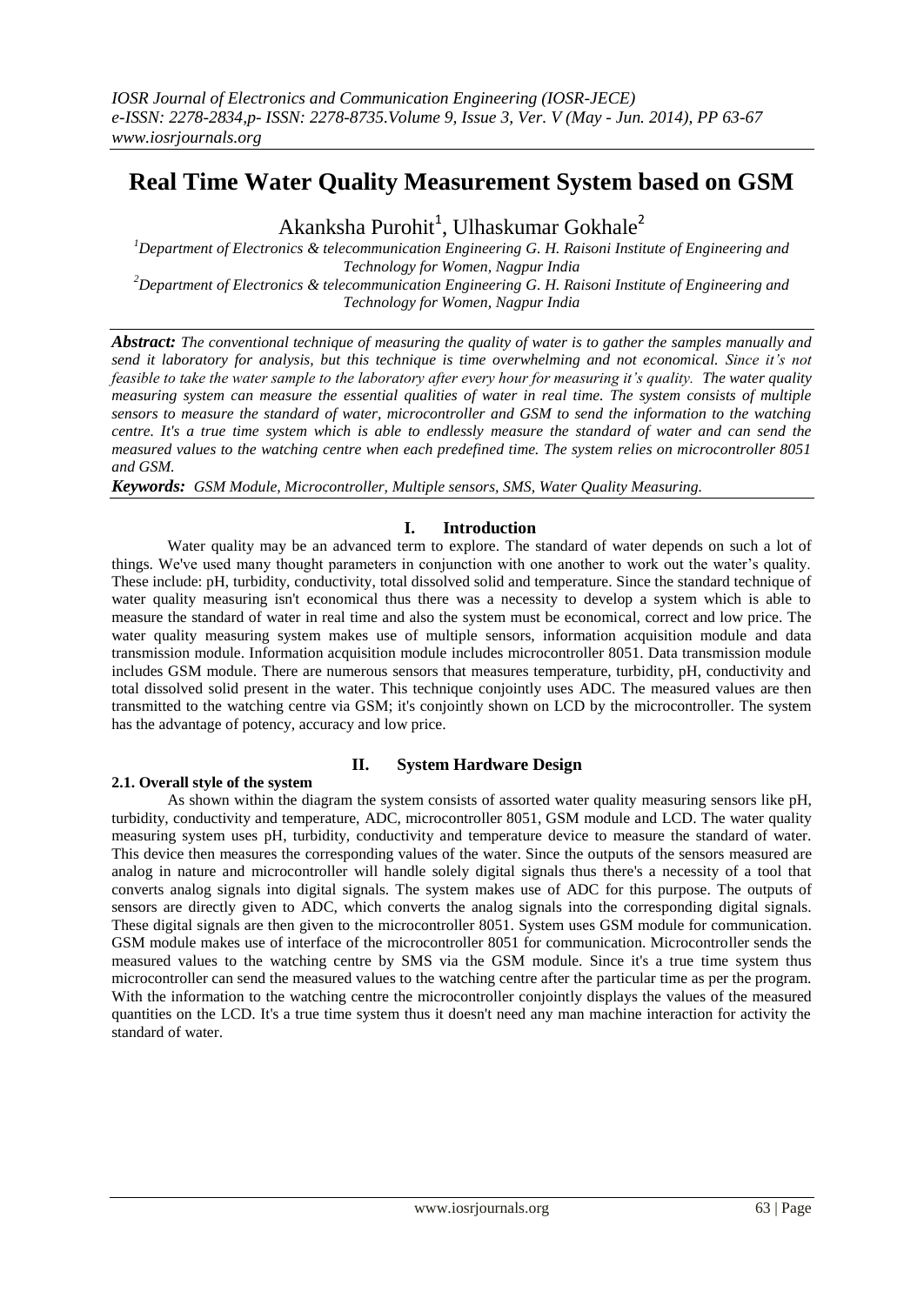

Fig. 1. Block Diagram of the Proposed System

### **2.2. Water Quality Detection Sensors**

The system uses sensors to measure 5 qualities of water particularly pH, Turbidity, conductivity, total dissolved solid and temperature.

- pH may be a measure of the acidity or basicity of associate solution. It's measured by the tactic of electrical potential.
- Turbidity is the measure of water clarity. In alternative words it shows to what extent the water is obvious. These particles decrease the passage of light through the water. Turbidity sensor measures the murkiness by measuring the quantity of light scattered at ninety degree. Turbidity sensor makes use of LDR and LED.
- Conductivity defines the power of the water to conduct electricity. As we all know pure water has poor conductivity thus for water to be pure its ability to conduct current should be poor. Conductivity is measured with the help of two conducting plates.
- Total dissolved solid (TDS) determines the quantity of minerals and salts reside within the water. Total dissolved solid in water will be determined by multiplying the conductivity by a factor and typically this factor is taken as 0.67.

#### $TDS = 0.67$  X conductivity

We will not use separate device for determining total dissolved solid in water, we are going to measure conductivity and multiply it by zero.67. This all are going to be done by programming.

 Temperature has a vital influence on water. The system uses LM35 to measure the temperature of water. LM35 is a high precision temperature device.

#### **2.3. Microcontroller 8051**

Microcontroller has all the features that are found in microprocessor. Microcontrollers are dedicated devices present within an application. The 8051 was introduced by Intel Corporation at the end of 1970s. It is the first microcontroller of MCS-51 family.

Microcontroller has following features:

- 128 bytes of RAM.
- 128 user defined flags.
- 8 bit data bus, 16 bit address bus.
- 3 internal and two external interrupts.
- 4K program memory.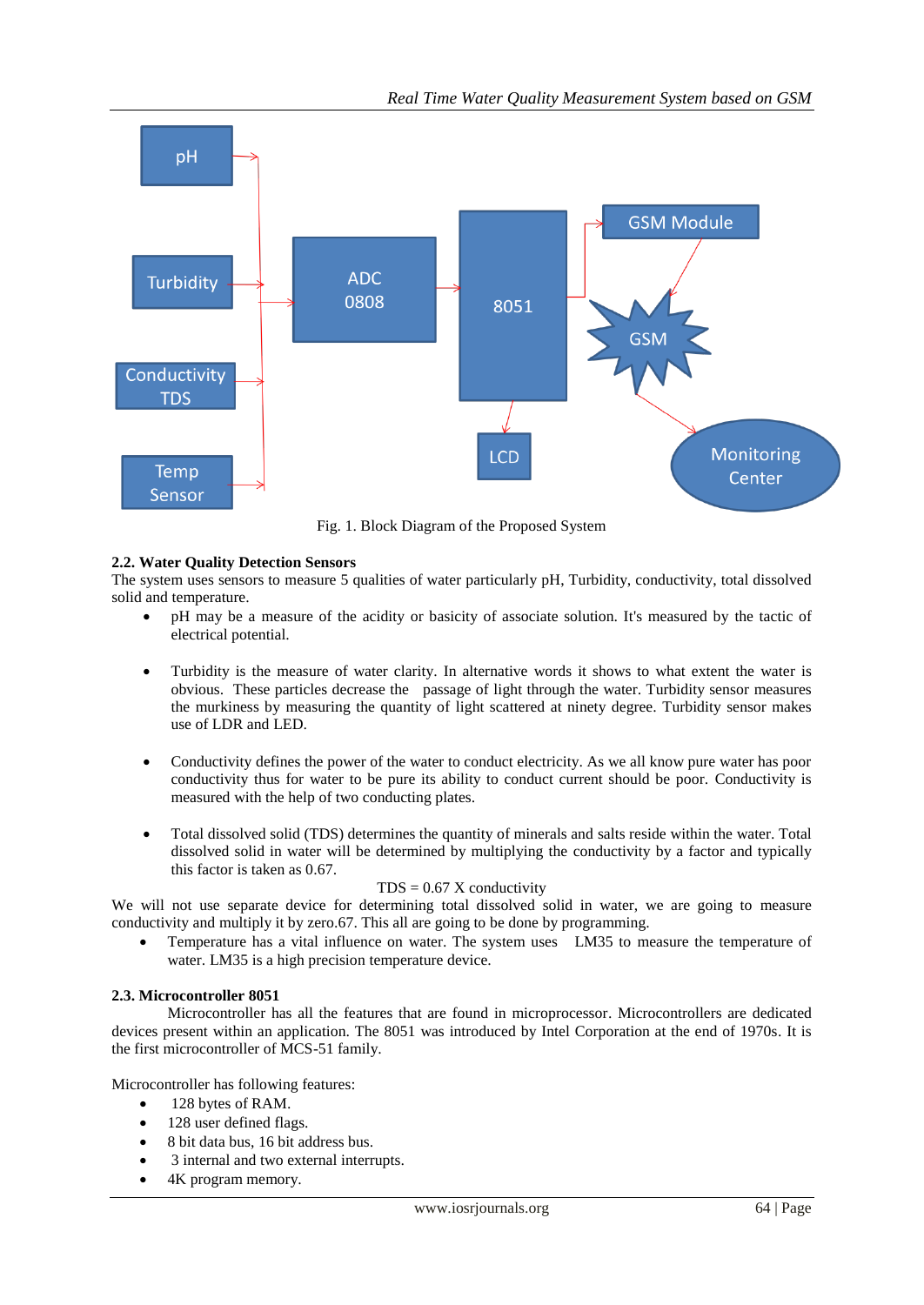- 16-bit program counter and data pointer.
- 32 general purposes register each of 8 bits.
- Serial communication.
- Two 16 bit inbuilt timers/counters.
- 4 register banks.

## **III. Data Transmission Module**

GSM stands for Global System for Mobile Communications. It's used as associate data transmission module. We are going to use GSM SIM 300 Module for the projected system and its figure is shown below.



Fig. 2. GSM Sim 300 Module

This module will settle for any GSM network operator SIM card. Advantage of this module is that we are able to use RS232 port to speak. This GSM electronic equipment is extremely versatile plug and play quad band GSM electronic equipment for direct and simple integration to RS232 applications. GSM module uses customary AT commands. A number of the AT commands are given below:-

| Table- Some customary AT Commands |                                          |
|-----------------------------------|------------------------------------------|
| Command                           | Description                              |
| <b>ATA</b>                        | Answer a call                            |
| <b>ATD</b>                        | Dial a number                            |
| $AT+CMGD$                         | Delete Message                           |
| $AT+CSMS$                         | Send short message                       |
| ATO                               | Switch from Command mode<br>to data mode |

#### **IV. System Software**

Microcontroller accepts the values measured by numerous sensors via ADC and send these values to the watching centre by SMS via GSM module. This is all carried out with the help of coding. The code is written in Embedded C and for simulation we tend to use RIDE Software.

## **V. Conclusion**

Real time system for water quality measuring based on GSM is associate economical system that uses numerous water detection device and GSM network. The system is incredibly versatile and economical. It's real time system that measures numerous parameters present within the water with the assistance of device and send them to the watching centre mechanically. It doesn't need individuals on duty. Its versatile system as a result of simply by replacement the sensors and by creating some changes within the computer code the system will be created to measure completely different parameters of water. The system is reliable and easy and it will be extended to measure water pollution so on. It's a widespread application.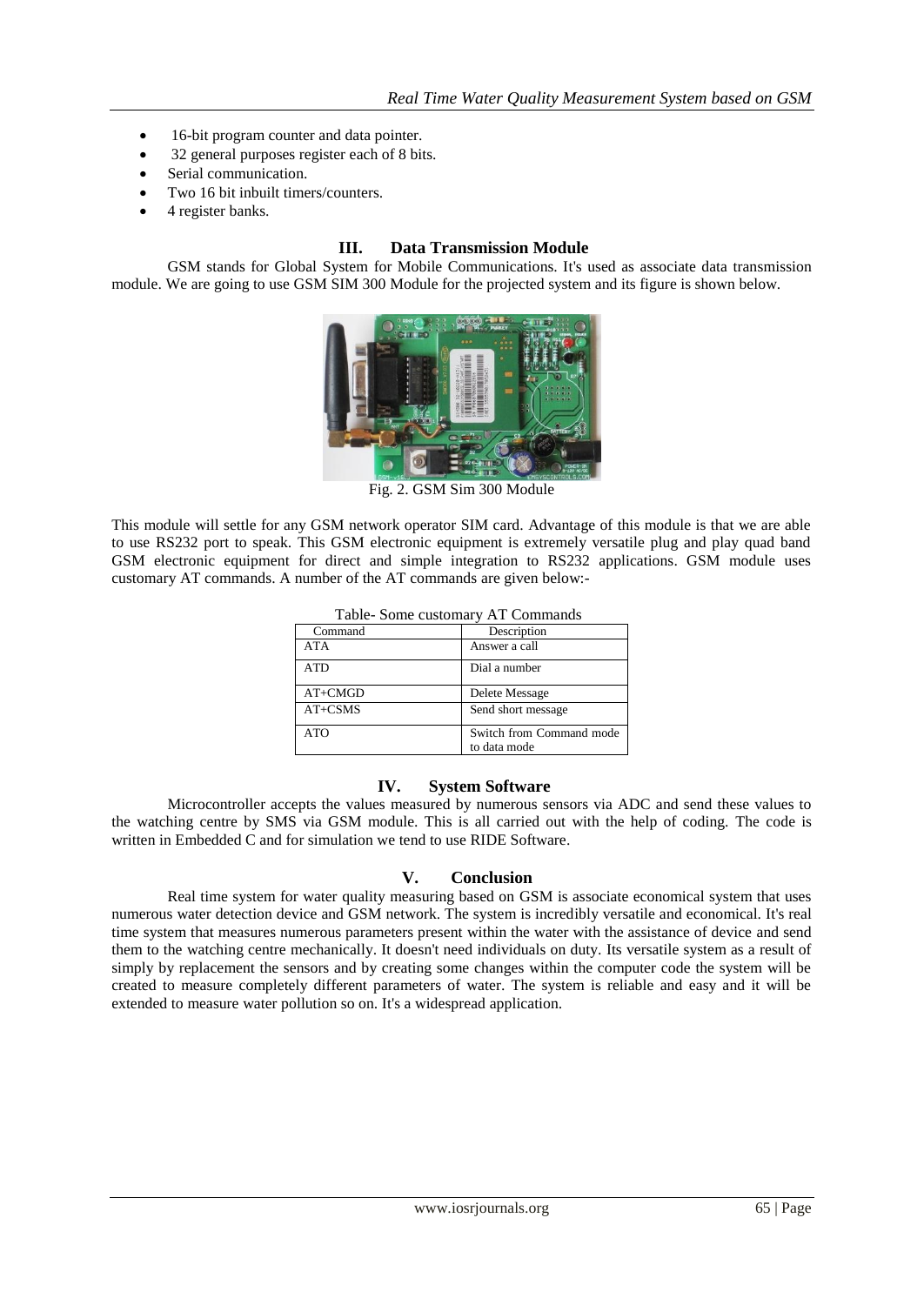